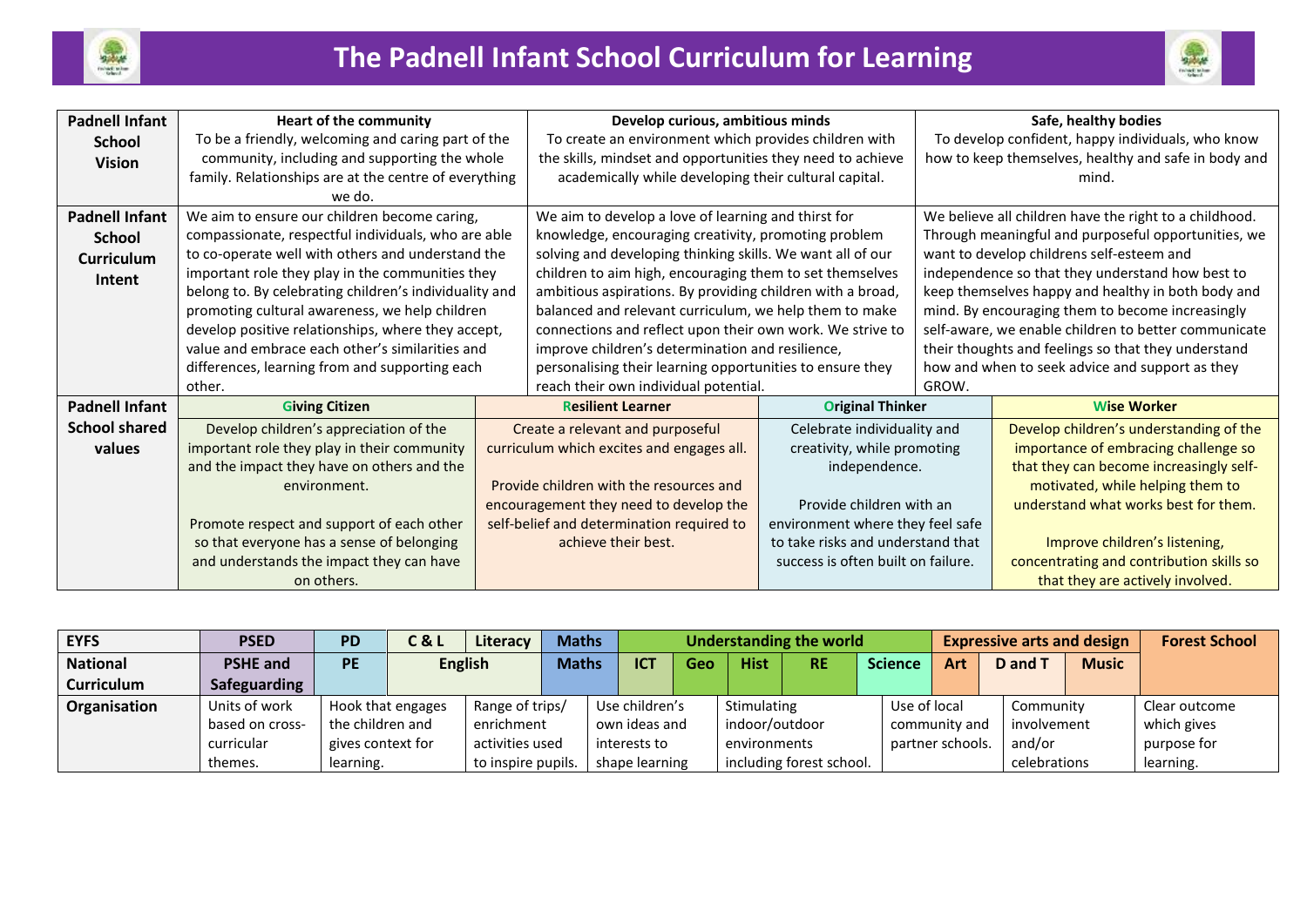



| Implementation        | Promote open                     | Make links and | Supporting and                                  | Use GROW           |  | Include a range                  |                                 | Celebrate and       |  | Use a range of                                |  | Behaviour policy      | Provide           |
|-----------------------|----------------------------------|----------------|-------------------------------------------------|--------------------|--|----------------------------------|---------------------------------|---------------------|--|-----------------------------------------------|--|-----------------------|-------------------|
| of curriculum         | communication and                | use the        | challenging                                     | values to develop  |  | of external                      |                                 | explore cultural    |  | inside and outside                            |  | promotes              | personalised      |
| aims                  | parental engagement              | community to   | parents through                                 | effective          |  | enrichment                       |                                 | differences.        |  | opportunities to                              |  | positive              | behaviour support |
|                       | on a daily basis and             | enhance        | in-house                                        | independent        |  | activities.                      |                                 | challenge           |  | promote pupils'                               |  | behaviour and         | packages for our  |
|                       | through a range of               | provision.     | workshops and                                   | learning           |  |                                  |                                 | prejudice and       |  | wellbeing, including                          |  | builds pupils self-   | most vulnerable   |
|                       | celebration events.              |                | outreach                                        | behaviours.        |  |                                  |                                 | promote social      |  | a range of after                              |  | esteem.               | pupils.           |
|                       |                                  |                | activities.                                     |                    |  |                                  |                                 | justice.            |  | school clubs.                                 |  |                       |                   |
| <b>Effective</b>      | Learning is clear,               | Subject        | High quality                                    | Personalised       |  | Effective use of                 |                                 | Lesson structure    |  | AfL used to re-                               |  | Learning environments | High expectations |
| teaching              | relevant and well                | knowledge      | relationships                                   | learning           |  | additional<br>adults             |                                 | used effectively to |  | shape lessons,                                |  | show care, supporting | consistently      |
|                       | sequenced building               | demonstra      | nurture and                                     | opportunities      |  |                                  |                                 | suit learners       |  | maintaining pace                              |  | pupil's independence, | modelled and      |
|                       | on prior learning and            | ted by all     | promote GROW                                    | provide            |  | maximises                        | needs and                       |                     |  | of learning.                                  |  | celebrating           | encouraged.       |
|                       | providing                        | adults and     | values.                                         | challenge for all. |  | pupil's progress.                | maximise                        |                     |  |                                               |  | achievements and      |                   |
|                       | opportunities for                | vocabulary     |                                                 |                    |  |                                  |                                 | engagement.         |  |                                               |  | fostering curiosity.  |                   |
|                       | metacognition.                   | widened        |                                                 |                    |  |                                  |                                 |                     |  |                                               |  |                       |                   |
| <b>Assessment for</b> | Clear L.O. and S.C. are shared,  |                | Oral and written feedback shared and acted upon |                    |  | Purposeful internal and external |                                 |                     |  | Effective summative assessments used to       |  |                       |                   |
| Learning              | understood and evaluated by all. |                | (immediately)                                   |                    |  |                                  | moderation informs professional |                     |  | inform next steps for individuals and groups. |  |                       |                   |
|                       |                                  |                |                                                 |                    |  |                                  |                                 | discussions.        |  |                                               |  |                       |                   |

| Impact<br><b>Curriculum</b> | Coherent broad, balanced and<br>relevant curriculum                                                                                                                                                                                                                                                                                                                                                                                                                                                 | <b>Equity and enrichment</b>                                                                                                                                                                                                                                                                                       | <b>Memorable connections</b>                                                                                                                                                                                                                                                                                                                                                              | Personal identity and<br>their relationship with                                                                                                                                                                                                                                                                                       | <b>Enquiry based learning</b><br>fuels curiosity.                                                                                                                                                                                                                                                                                                                                                             | <b>High quality outcomes</b>                                                                                                                                                                                                                                                                         |
|-----------------------------|-----------------------------------------------------------------------------------------------------------------------------------------------------------------------------------------------------------------------------------------------------------------------------------------------------------------------------------------------------------------------------------------------------------------------------------------------------------------------------------------------------|--------------------------------------------------------------------------------------------------------------------------------------------------------------------------------------------------------------------------------------------------------------------------------------------------------------------|-------------------------------------------------------------------------------------------------------------------------------------------------------------------------------------------------------------------------------------------------------------------------------------------------------------------------------------------------------------------------------------------|----------------------------------------------------------------------------------------------------------------------------------------------------------------------------------------------------------------------------------------------------------------------------------------------------------------------------------------|---------------------------------------------------------------------------------------------------------------------------------------------------------------------------------------------------------------------------------------------------------------------------------------------------------------------------------------------------------------------------------------------------------------|------------------------------------------------------------------------------------------------------------------------------------------------------------------------------------------------------------------------------------------------------------------------------------------------------|
| design                      |                                                                                                                                                                                                                                                                                                                                                                                                                                                                                                     |                                                                                                                                                                                                                                                                                                                    |                                                                                                                                                                                                                                                                                                                                                                                           | the world.                                                                                                                                                                                                                                                                                                                             |                                                                                                                                                                                                                                                                                                                                                                                                               |                                                                                                                                                                                                                                                                                                      |
| principles                  |                                                                                                                                                                                                                                                                                                                                                                                                                                                                                                     |                                                                                                                                                                                                                                                                                                                    |                                                                                                                                                                                                                                                                                                                                                                                           |                                                                                                                                                                                                                                                                                                                                        |                                                                                                                                                                                                                                                                                                                                                                                                               |                                                                                                                                                                                                                                                                                                      |
| <b>Evaluation</b>           | Is there a cohesive curriculum,<br>which is underpinned by the<br><b>National Curriculum?</b><br>Have the knowledge, concepts and<br>skills been carefully planned?<br>Do teaching teams ensure each<br>subject is given integrity and taught<br>well?<br>Are children curious to make<br>personal sense of spiritual, moral<br>social and cultural education?<br>Does the curriculum facilitate high<br>quality opportunities for rehearsing<br>and improving literacy, numeracy<br>and IT skills? | Is assessment for learning<br>responsive and effective?<br>Is there equality; are all<br>children able to access the<br>learning?<br>Does the task design enrich<br>and engage?<br>Do pupils experience the<br>whole curriculum?<br>Are leaders ensuring there<br>is curriculum consistency<br>across year groups? | Does the learning make<br>links with prior and current<br>learning within the subject<br>and across the curriculum?<br>Is the learning relevant to<br>the lives and aspirations of<br>children?<br>Does learning excite to<br>create memorable<br>moments utilising the local<br>community and<br>environment?<br>Is it clear what has been<br>added to the child's<br>learning rucksack? | Does the curriculum engage<br>pupils to be increasingly<br>confident and successful?<br>Are opportunities for rights<br>respecting education (RRE)<br>maximised?<br>Do school values translate<br>into the learning and<br>promote character<br>education?<br>Do pupils engage with local<br>community, national and<br>global issues? | Is an enquiry based approach<br>used, ensuring a balance<br>between teacher and child<br>generated questions?<br>Does the learning promote<br>deeper thinking, providing<br>opportunities for children to<br>develop resilience?<br>Do children have opportunities<br>to make choices at different<br>points in the learning process?<br>Do pupils reflect on their<br>learning and generate new<br>thinking? | Are teaching expectations<br>high enough?<br>Are there clear assessment<br>criteria linked to the<br>development of knowledge<br>and skills?<br>Has the learning journey<br>led to a purposeful<br>outcome or product?<br>Are pupils challenged to<br>think, evaluate and<br>improve their learning? |